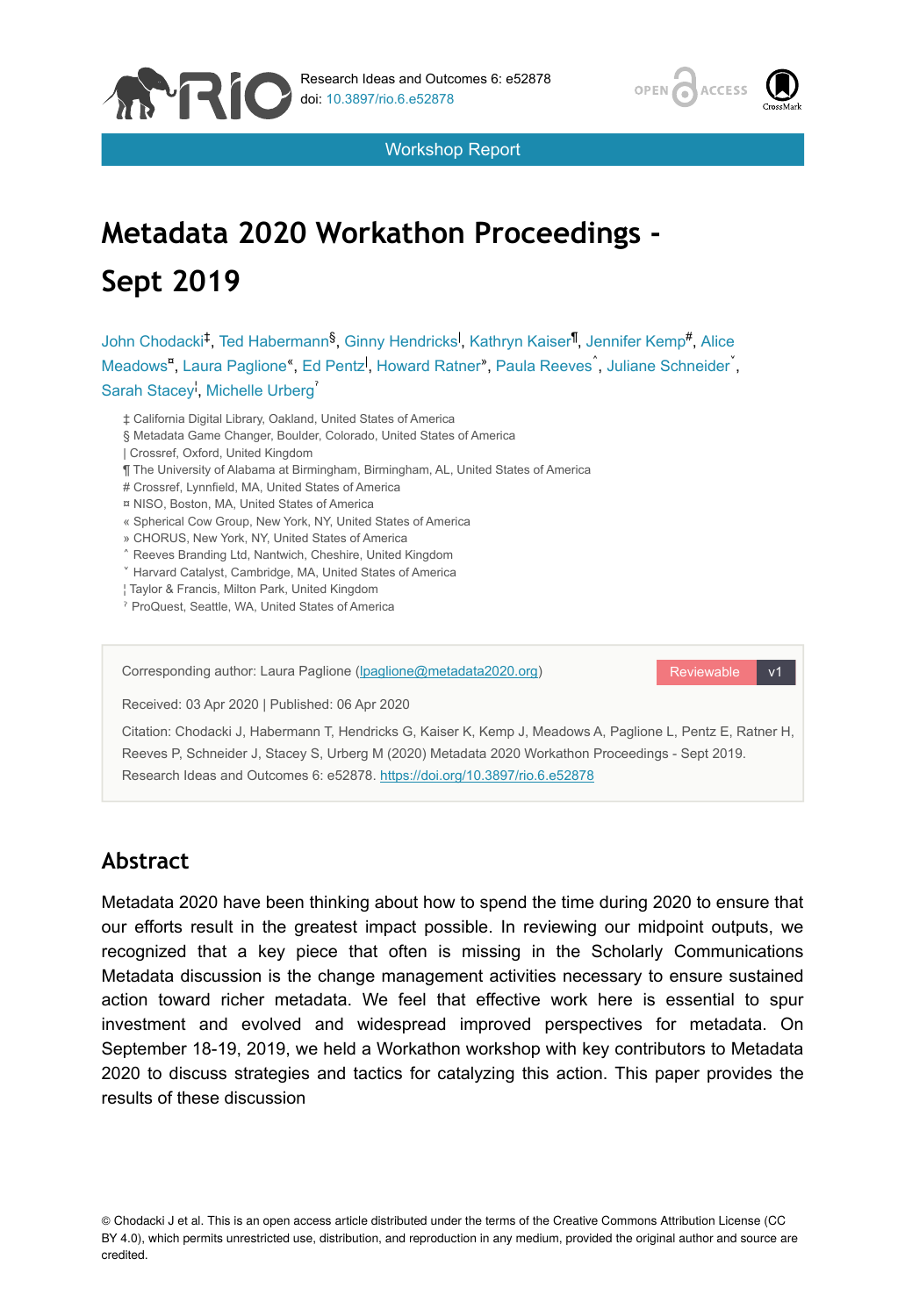### **Keywords**

metadata, strategy, workshop, proceedings, incentives

### **Date and place**

18-19 September 2019 | Brooklyn, New York

## **List of participants**

#### **ATTENDING**

Alice Meadows, Ed Pentz, Ginny Hendricks, Howard Ratner, Jennifer Kemp, John Chodacki, Juliane Schneider, Kathryn Kaiser, Laura Paglione, Michelle Urberg, Paula Reeves, Sarah Stacey, Ted Habermann... and Pepper, the meeting kitty (Fig. 1).



Figure 1. doi Pepper, the meeting kitty.

#### **REGRETS**

Cameron Neylon, Clare Dean, Jim Swainston, Helen Williams, T. Scott Plutchak.

### **Introduction**

Metadata 2020\*1 have been thinking about how to spend the time until the end of 2020 to ensure that our efforts result in the greatest impact possible. In reviewing our midpoint outputs, we recognized that a key piece that often is missing in the Scholarly Communications Metadata discussion is the change management activities necessary to ensure sustained action toward richer metadata. We feel that effective work here is essential to spur investment and evolved and widespread improved perspectives for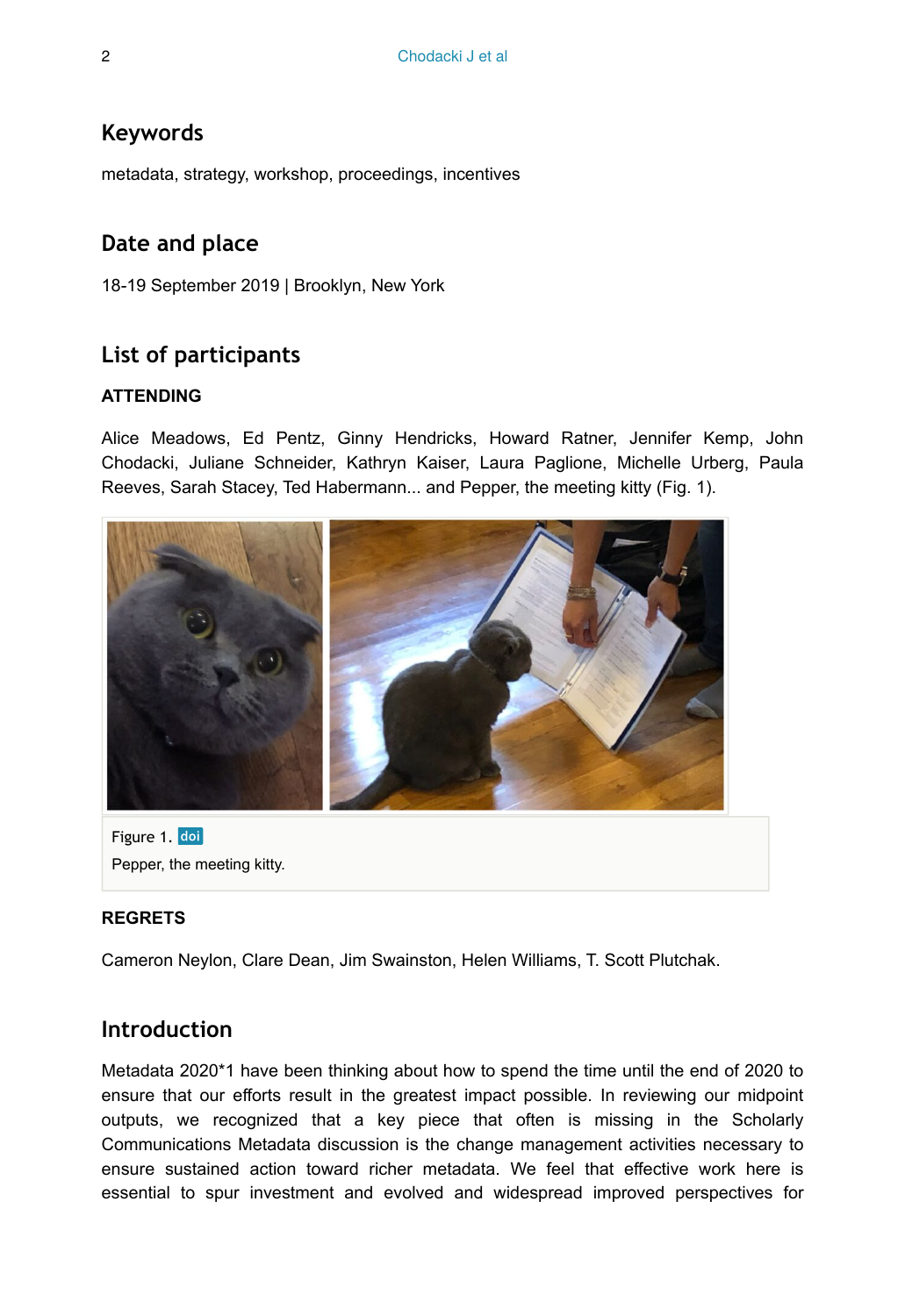metadata. On September 18-19, 2019, we held a Workathon workshop with key contributors to Metadata 2020 to discuss strategies and tactics for catalyzing this action.

### **Aims of the workshop**

The goal of this workshop was to:

- 1. consider the scholarly communications audiences that the Metadata 2020 output(s) might target for the culminating output, and
- 2. explore what output(s) would deliver the biggest value to this (these) audience(s).

This workshop was designed by Laura Paglione based on a process called **Value Proposition Design** (Osterwalder et al. 2014) created by Strategyzer.

#### **Who are the audiences?**

Consider the audiences in the scholarly communications community that the Metadata 2020 output(s) might target for the culminating output

• **Audiences for the culminating output** - *How might we segment the potential audiences for the culminating work? What are the set of characteristics that we assume*, *observe*, *and verify about them*?

#### **What outputs will deliver value?**

Explore what output(s) would deliver the biggest value to this (these) audience(s)

- **Reviewing the existing outputs** *Review of the projects and their [related outputs](http://www.metadata2020.org/resources/) to understand how they benefit these audiences, and may be leveraged for the culminating output.*
- **Understanding output value to the audiences** *Consider the Metadata 2020 Outputs. What is the set of value proposition benefits that we have designed to attract the audiences? Do our current outputs address what matters to the audiences? What is well covered? What is missing*?
- **Prototyping possibilities** *Considering what we already have, what can the culminating work be that will create the greatest value proposition for these audiences? How can we innovate from the Audience Profiles and existing value propositions/ outputs*?

#### **Next Steps**

How do we proceed over the next year to produce impact?

• **Where should we go from here**? - *We have explored many Value Propositions, what provides the greatest benefit? What are the next steps*?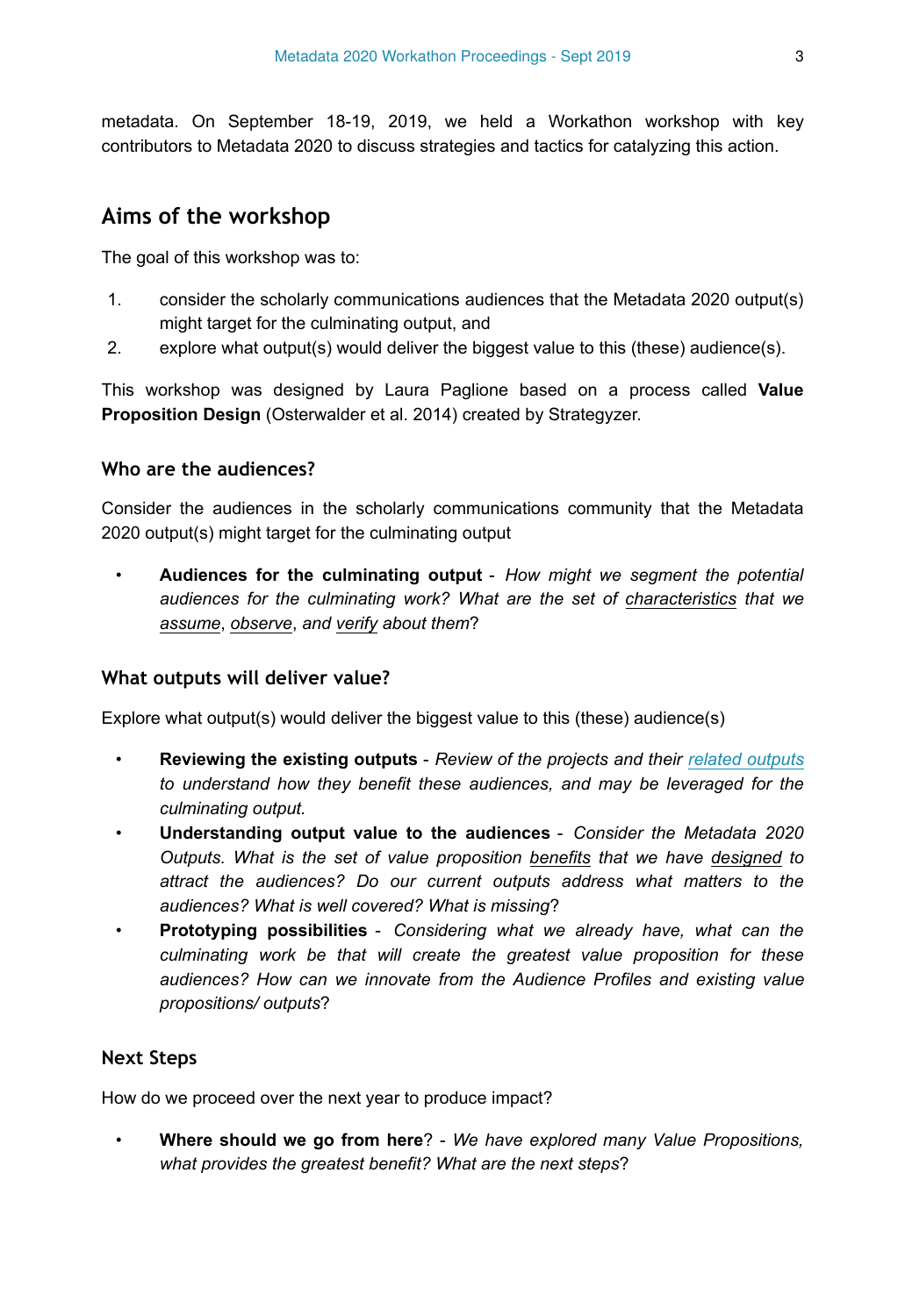### **Key outcomes and discussions**

The outcomes were grouped into three types:

- The key audiences for Metadata 2020 work
- An analysis of the existing Metadata 2020 outputs and their impact for the key audiences
- The results of prototyping prospective culminating outputs

### **The Audiences for Metadata 2020 work**

The group reviewed the [Metadata 2020 mission](https://docs.google.com/document/d/13jC5XiKg8WgPFRT65g_lggU1BwzJlS93nru0m1qq04c/edit#heading=h.g5mjyji6a18r), and considered who would be instrumental in achieving these goals. After brainstorming a list of specific people that would be critical to achieving the mission, four audience segments were selected as potential targets for the culminating work:

Solution builders

- Content directors
- Policy & social influencers
- Researchers

### **Audience Segment Profiles**

For each of these audiences, we created an "Audience Segment Profile." The Audience Segment Profile describes a specific group that will be impacted by our culminating output in a more structured and detailed way. It breaks the audience down into its jobs, pains, and gains.

- **GAINS** describe the outcomes those assuming the persona want to achieve or the concrete benefits they are seeking.
- **PERSONA JOBS** describe what those assuming the persona are trying to get done in their work and in their lives, as expressed in their own words.
- **PAINS** describe bad outcomes, risks, and obstacles related to persona jobs.

### **The Solution Builders**

#### (*See an image of this profile from the workshop: Suppl. material 1*)

This audience includes those that design and build scholarly communication software and infrastructure to improve how metadata moves through the scholarly communications cycle. Any solution builder in a business context will need to demonstrate that this new product or design feature operates in the best interest of the company's outputs. Our audience needs to know what key gains to metadata production and use they can make with a new or refined product and how a new product or system will navigate risks of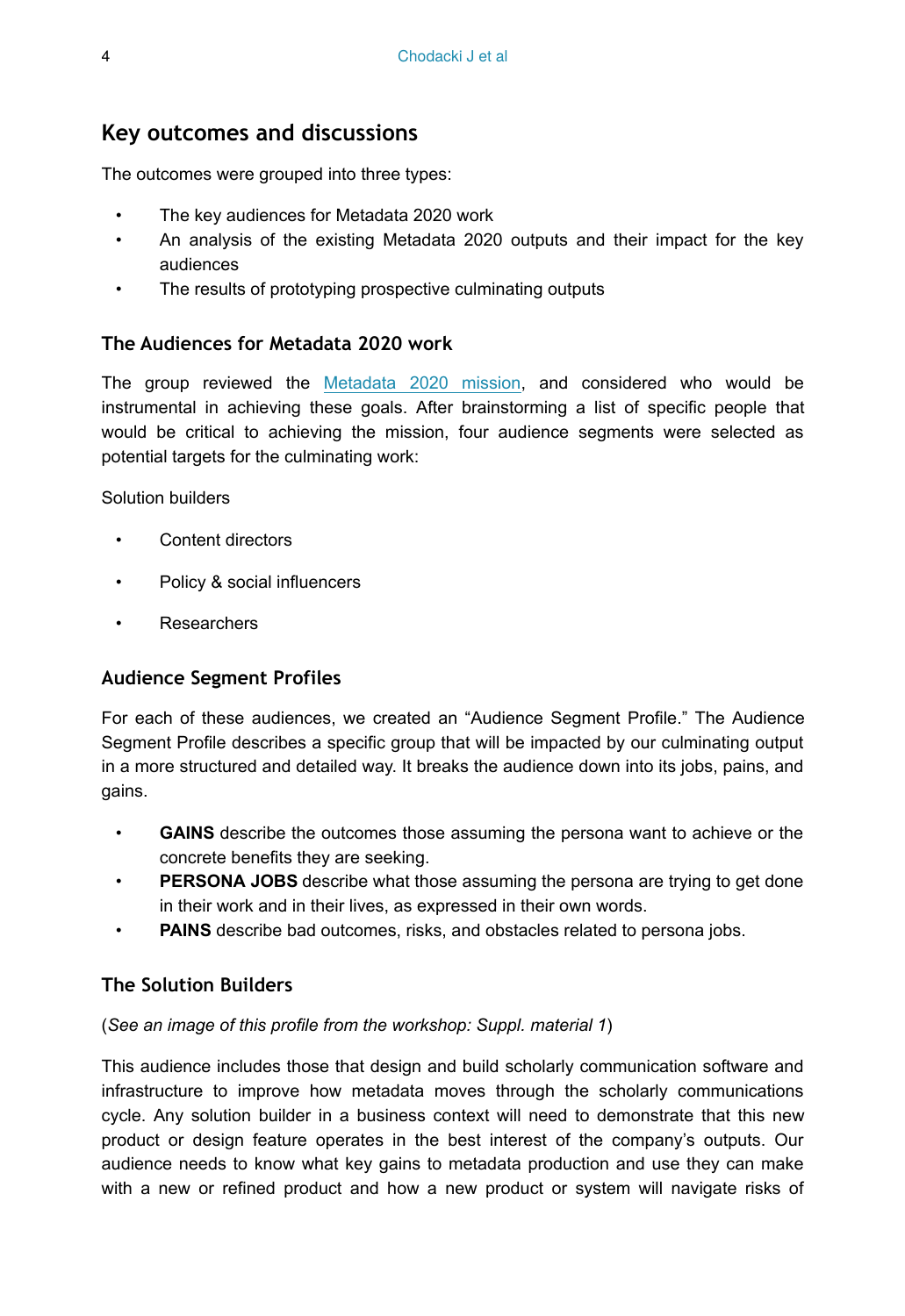changing their metadata flows. This audience does not need the technical details germane to their business, but it does need persuasive points that Metadata 2020 information reflects where the scholarly communications industry is headed.

Positions for the solution builder audience include product managers, directors of content or production in a scholarly communications context, and possibly technical roles like software engineers and database designers. The key drivers that influence this group include (Table 1):

| Table 1.<br>The Solution Builders Audience Profile. |                                                                                                                                |                                              |                                                                                                                             |                                |                                                                                                                              |
|-----------------------------------------------------|--------------------------------------------------------------------------------------------------------------------------------|----------------------------------------------|-----------------------------------------------------------------------------------------------------------------------------|--------------------------------|------------------------------------------------------------------------------------------------------------------------------|
| <b>JOBS</b>                                         |                                                                                                                                | <b>PAINS</b>                                 |                                                                                                                             | <b>GAINS</b>                   |                                                                                                                              |
| 1.<br>2.<br>3.<br>4.<br>5.                          | Vision concept<br>Making money<br>Adding value to<br>customers<br>Database design<br>Developing software                       | $\mathbf{1}$<br>2.<br>3.<br>$\overline{4}$ . | <b>Business risk</b><br>Cost to customer - pricing<br>Reputation<br>Rate of change                                          | 1.<br>2.<br>3.<br>4.           | Money<br>Discoverability<br>Value add to our data and<br>internal goals<br>Save the world                                    |
|                                                     | In addition, this audience had other drivers including:                                                                        |                                              |                                                                                                                             |                                |                                                                                                                              |
| Jobs<br>٠<br>٠<br>٠<br>٠<br>٠                       | Process/transform<br>data<br>Custodianship of data<br>Selling solutions<br>Facilitating data<br>exchange<br>Customer relations | Pains<br>٠<br>٠<br>٠                         | Cost to self / time-money<br>effort<br>Loss of information / loss of<br>opportunity<br>Structural - flow around<br>solution | Gains<br>٠<br>٠<br>٠<br>٠<br>٠ | Understanding customer<br>needs<br>Better information<br>Workflow<br>Customer satisfaction (in<br>many guises)<br>Reputation |

### **The Content Directors**

(*See an image of this profile from the workshop: Suppl. material 2*)

This audience includes those that direct content creation and use, such as editors, and repository owners. Content directors are scholarly communications professionals in charge of making decisions on what specific types of content will be published by their publication or channel.

Jobs for this group may contain content director audience include journal editors-in-chief, society publication committees or boards, and database curators. The key drivers that influence this group include (Table 2):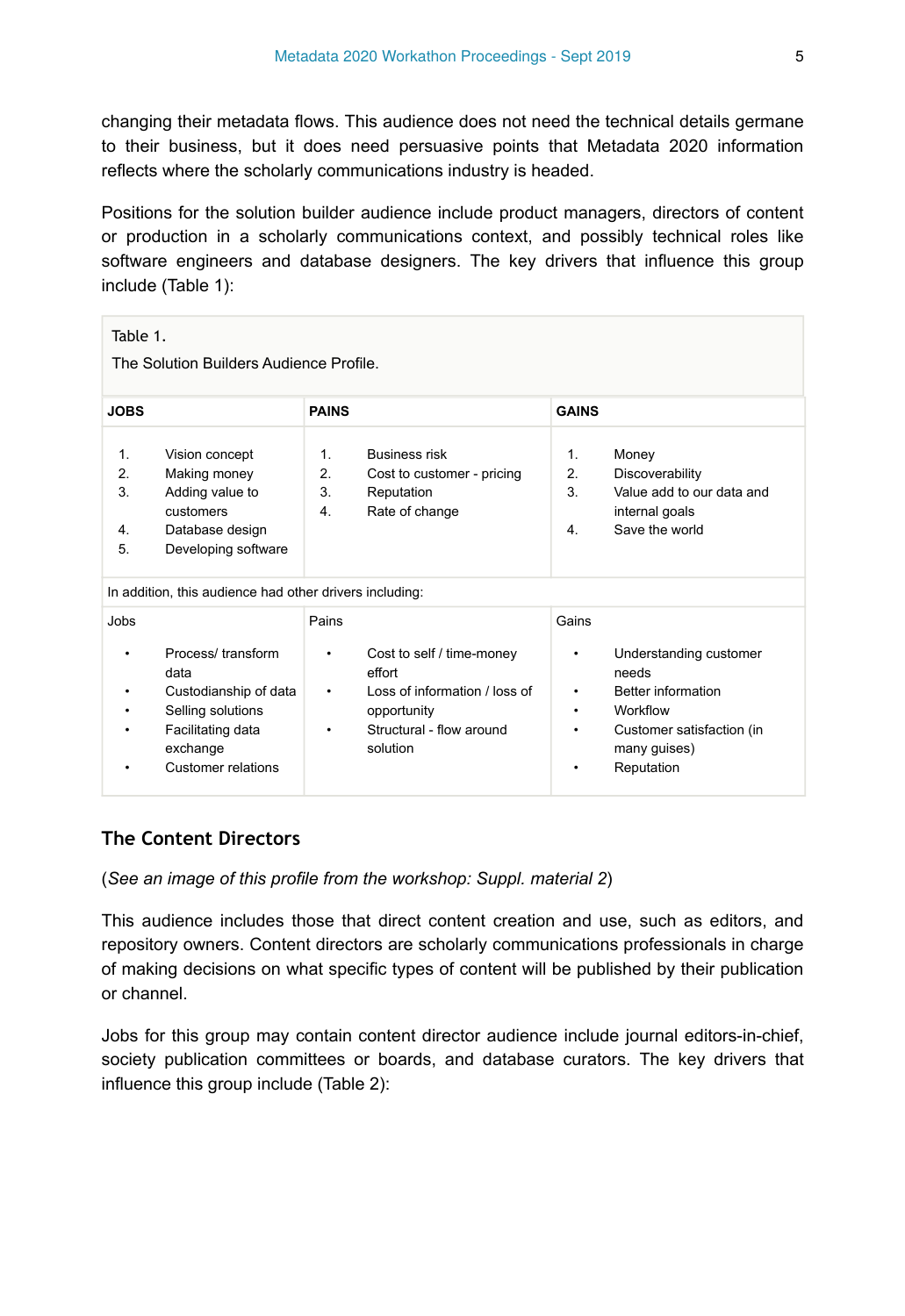| Table |
|-------|
|-------|

The Content Directors Audience Profile.

| <b>JOBS</b>                |                                                                                                                                                                    | <b>PAINS</b>                                 |                                                                                                                                                                                    | <b>GAINS</b>                                 |                                                                                                                                                                                                                                |
|----------------------------|--------------------------------------------------------------------------------------------------------------------------------------------------------------------|----------------------------------------------|------------------------------------------------------------------------------------------------------------------------------------------------------------------------------------|----------------------------------------------|--------------------------------------------------------------------------------------------------------------------------------------------------------------------------------------------------------------------------------|
| 1.<br>2.<br>3.<br>4.<br>5. | Publish high-quality<br>content<br>Career advancement<br>Financial returns -<br>surplus/profit<br>Checking for conflicts of<br>interest<br>Professional reputation | 1 <sub>1</sub><br>2.<br>3.<br>4.<br>5.<br>6. | Demands of funders<br>Finding qualified people/<br>content<br>Not getting a paper/ author<br>Costs/ inefficiencies<br>Piracy / Sci-hub<br>Reproducing scientific<br>experiment     | 1 <sub>1</sub><br>2.<br>3.<br>4.<br>5.<br>6. | Better quality content<br>Streamlined costs/workflows<br>Articles are found by<br>researchers<br>Better data/ metrics<br>Enhanced social/<br>professional network<br>Identification of contributors.<br>funders & affiliations |
|                            | In addition, this audience had other drivers including:                                                                                                            |                                              |                                                                                                                                                                                    |                                              |                                                                                                                                                                                                                                |
| Jobs<br>٠<br>٠<br>٠        | Curating content<br>retractions / revisions<br>Accepting / rejecting<br>manuscripts<br>Author guidelines /<br>journal policies                                     | Pains<br>$\bullet$<br>٠<br>٠<br>٠<br>٠       | Too much administrivia -<br>screens & fields to fill out<br>Changing technology<br>Changing science/ research<br>Too many standards/<br>organizations<br>Finding qualified editors | Gains<br>٠<br>٠<br>٠<br>٠<br>٠<br>٠          | Higher journal impact factor<br>Find better reviewers<br>Increased citations/<br>altmetrics<br>Better science<br>Identifications of institutions<br>Identification of & for funders                                            |

- Finding reviewers
- Can't find related content
- science disciplines Connections to relevant data

Connections to peripheral

• Advanced attribution

#### **The Policy/ Society Influencers**

(See an image of this profile from the workshop: Suppl. material 3)

This audience includes those that influence research policy and/or society in ways that direct development choices of research tools, workflows, and processes. This group may contain funders, advocacy groups, national and international efforts (like open access, or FAIR), and others. One such policy influencer could be the Lead for [cOAlitionS](https://www.coalition-s.org/wp-content/uploads/271118_cOAlitionS_Guidance.pdf) (Johan Rooryck), a group of research funders setting mandates for publishers and institutions about how to share research. Some of their guidelines already include metadata even though it might not be framed that way, and their goal is to help publishers to comply and progress toward a more open science future. A second person who would be more of a social influencer in this area could be Bill (& Melinda!) Gates; the Gates foundation is an influential supporter of open research and whilst not yet 'woke' about metadata richness, could be brought in as a key advocate. It was also discussed that groups like Sense About Science or FORCE, which are already representing broad views and a clear voice for research needs, have been excellent in campaigning for particular causes in this space.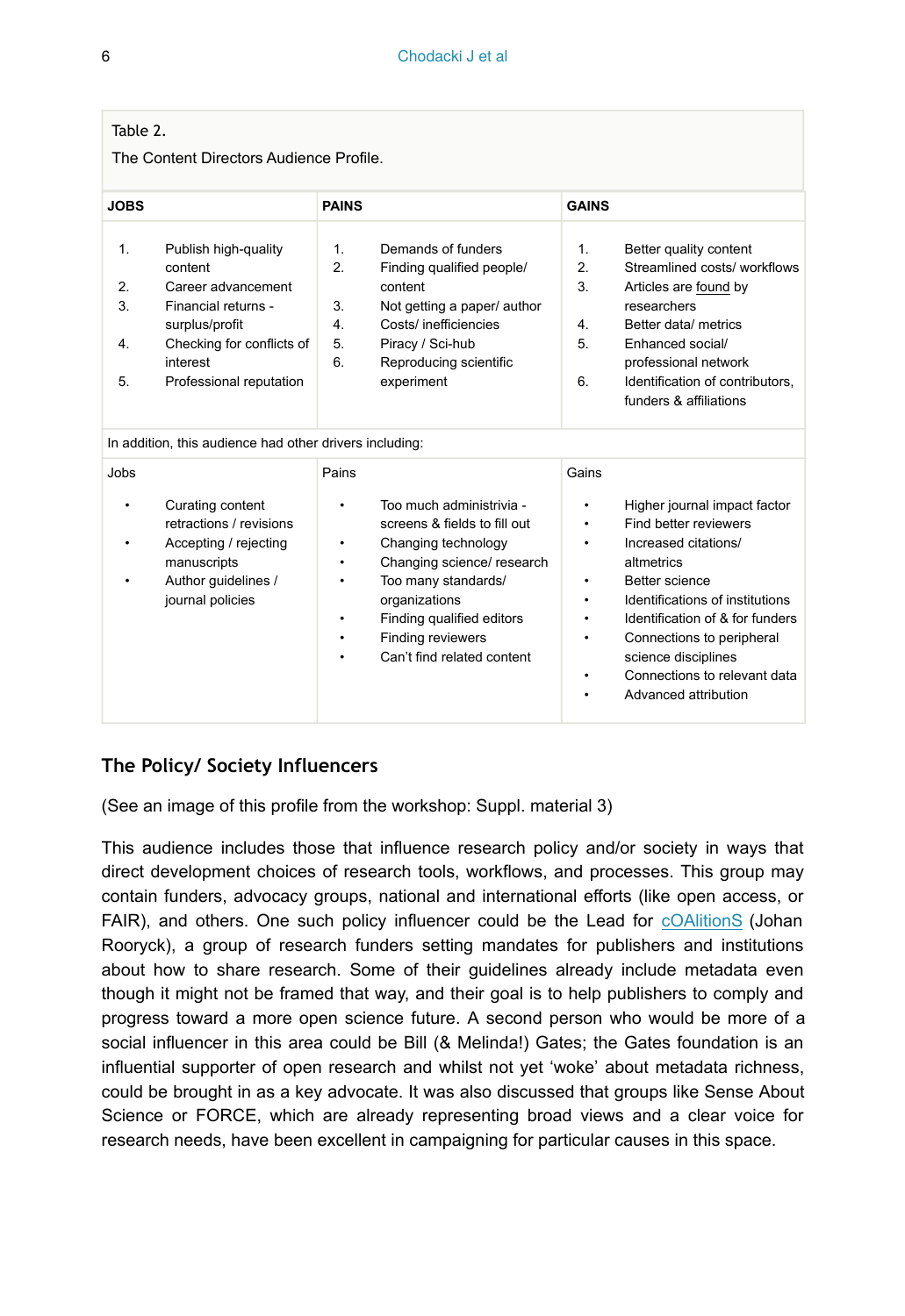This group may include people with job titles such as foundation program director, social media influencer, start-up investor, and futurist. The key drivers that influence this group include (Table 3):

| Table 3.<br>The Policy/ Society Influencers Audience Profile. |                                                                                                                                                                                                                                                   |                            |                                                                                                                                                                                                                                                                                                        |                         |                                                                                                                                                                                                                  |
|---------------------------------------------------------------|---------------------------------------------------------------------------------------------------------------------------------------------------------------------------------------------------------------------------------------------------|----------------------------|--------------------------------------------------------------------------------------------------------------------------------------------------------------------------------------------------------------------------------------------------------------------------------------------------------|-------------------------|------------------------------------------------------------------------------------------------------------------------------------------------------------------------------------------------------------------|
| <b>JOBS</b>                                                   |                                                                                                                                                                                                                                                   | <b>PAINS</b>               |                                                                                                                                                                                                                                                                                                        | <b>GAINS</b>            |                                                                                                                                                                                                                  |
| 1.<br>2.<br>3.<br>4.<br>5.                                    | Build sustainable<br>programs - portfolio<br>management<br>Fund/ VC research (with<br>our scope)<br>Achieve goal: Moonshot /<br><b>BHAG</b> - Funder goals<br>Sharing impact - annual<br>reports - to benefactor /<br>taxpayer<br>Change behavior | 1.<br>2.<br>3.<br>4.<br>5. | No understanding of<br>research infrastructure<br>Reporting & tracking<br>impact<br>Internal bureaucracy<br>Clunky processes<br>Making pool funding<br>decisions                                                                                                                                       | 1.<br>2.<br>3.<br>4.    | Enabling faster, more &<br>better research<br>Better business intelligence &<br>analysis<br>Saving the world & getting<br>kudos for it<br>Improve discoverability &<br>reuse / application of funded<br>research |
|                                                               | In addition, this audience had other drivers including:                                                                                                                                                                                           |                            |                                                                                                                                                                                                                                                                                                        |                         |                                                                                                                                                                                                                  |
|                                                               |                                                                                                                                                                                                                                                   | Pains<br>٠                 | not supporting & using<br>Open infrastructure/<br>services<br>low community<br>collaboration<br>lack of funds/ flexibility in<br>budget for infrastructure<br>"that's not my job" to<br>influence groups<br>internally<br>can't "fail fast" - no<br>resources to experiment<br>no time to be proactive | Gains<br>٠<br>$\bullet$ | Leadership / early adoption in<br>my community<br>Positive profile-raising for my<br>organization<br>Demonstrate value of<br>research I fund                                                                     |

#### **The Researchers**

(*See an image of this profile from the workshop*: Suppl. material 4)

This audience includes researchers and others that are directly related to the creation and use of content. For example, a scientist at a state university with little funding. This group undergoes a cycle of Discovery -> Access -> Use -> Understand -> Trust. Those directly related to the creation and use of content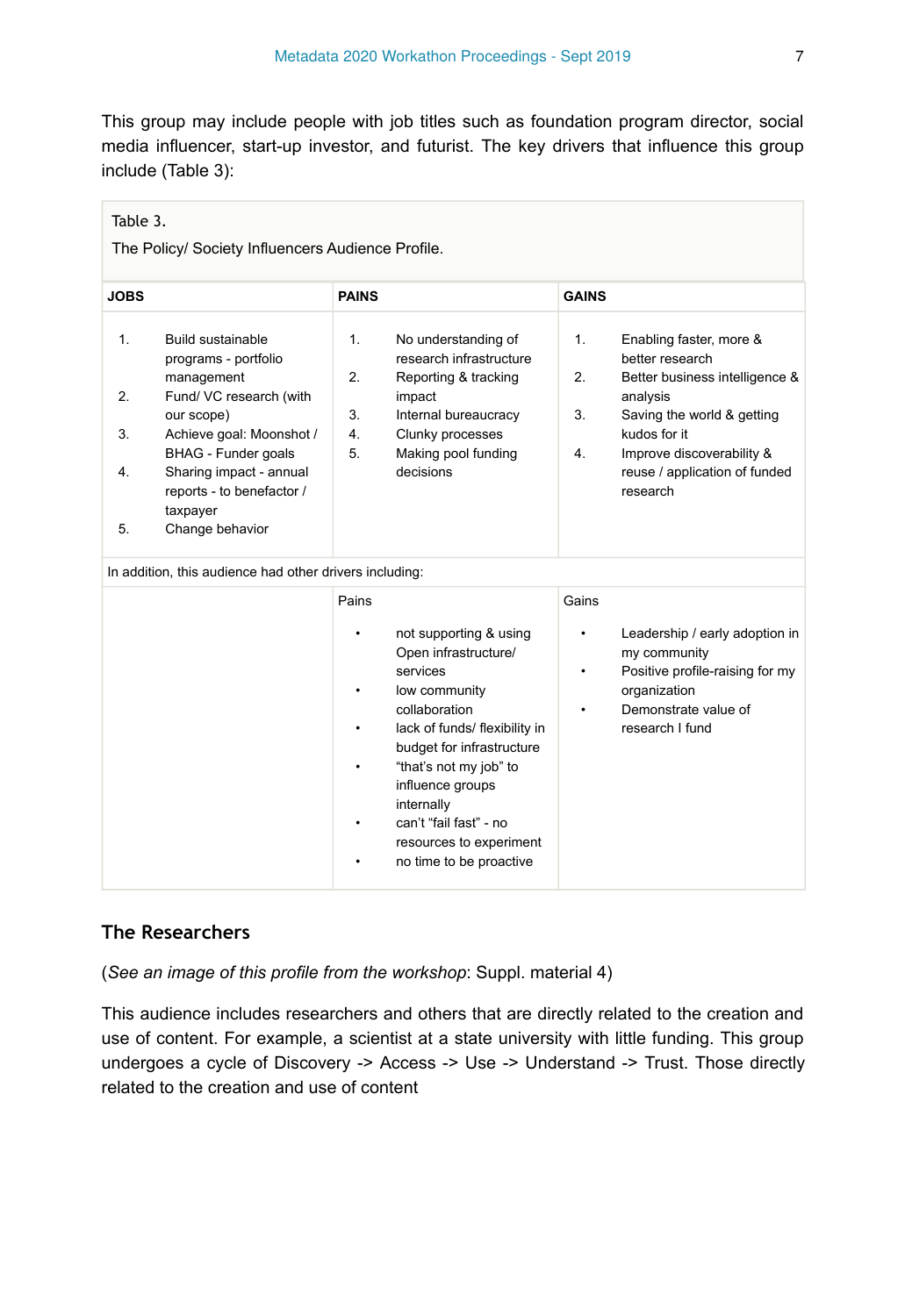The key jobs, gains and pains that drive this audience include:

This group may include people with job titles such as professor, researcher, R&D specialist, and inventor. The key drivers that influence this group include (Table 4):

| Table 4.<br>The Researchers Audience Profile.           |                                                                                                                                                 |                                                                                                                                                                                                         |                                                                                                                                                                                             |  |  |
|---------------------------------------------------------|-------------------------------------------------------------------------------------------------------------------------------------------------|---------------------------------------------------------------------------------------------------------------------------------------------------------------------------------------------------------|---------------------------------------------------------------------------------------------------------------------------------------------------------------------------------------------|--|--|
| <b>JOBS</b>                                             |                                                                                                                                                 | <b>PAINS</b>                                                                                                                                                                                            | <b>GAINS</b>                                                                                                                                                                                |  |  |
| $\mathbf{1}$ .<br>2.<br>3.<br>4.<br>5.                  | Pursue knowledge<br><b>Building reputation</b><br>& credit<br>Publish papers<br>Write proposals,<br>get money<br>Review papers and<br>proposals | 1 <sub>1</sub><br>Data cleaning<br>2.<br>Bureaucracy<br>3.<br>Cost<br>Time - non-automation<br>4.                                                                                                       | Expedite peer review<br>1 <sub>1</sub><br>Reducing cycle time to<br>$\mathcal{P}$<br>science<br>3.<br>Recognition                                                                           |  |  |
| In addition, this audience had other drivers including: |                                                                                                                                                 |                                                                                                                                                                                                         |                                                                                                                                                                                             |  |  |
| Jobs<br>٠<br>٠<br>٠                                     | Data curation<br>Repository<br>functions<br>Data integration<br>Data discovery<br>Data collection                                               | Pains<br>Writing proposals that fail<br>٠<br>Risk of losing reputation / not<br>٠<br>gaining credit<br>Unknown unknowns<br>$\bullet$<br>Data wrangling & interrogating/<br>٠<br>Reproducing an analysis | Gains<br>Advancing science<br>٠<br>Reproducibility<br>٠<br>Waste building/ proving prior<br>investment<br>More time for science<br>٠<br>Make grant proposals easier<br>٠<br>to write review |  |  |

#### **Considering Existing Metadata 2020 Outputs**

After reviewing the in-progress and completed [outputs created by the project teams,](http://www.metadata2020.org/resources/) the group considered what pains might be relieved or gains created for each audience segment as a result of these outputs. These insights were recorded in value proposition maps for each of the audiences. As teams built maps for their audiences, several remarked that the existing outputs in their current form may not be the best suited for these audiences. This outcome is not surprising, as the outputs were not originally created with these audiences in mind.

#### **Value Proposition Map**

The Value Map describes the features of value propositions for Metadata 2020 in a structured and detailed way. It breaks our value proposition down into outputs that we produce, and the resulting pains relieved and gains created.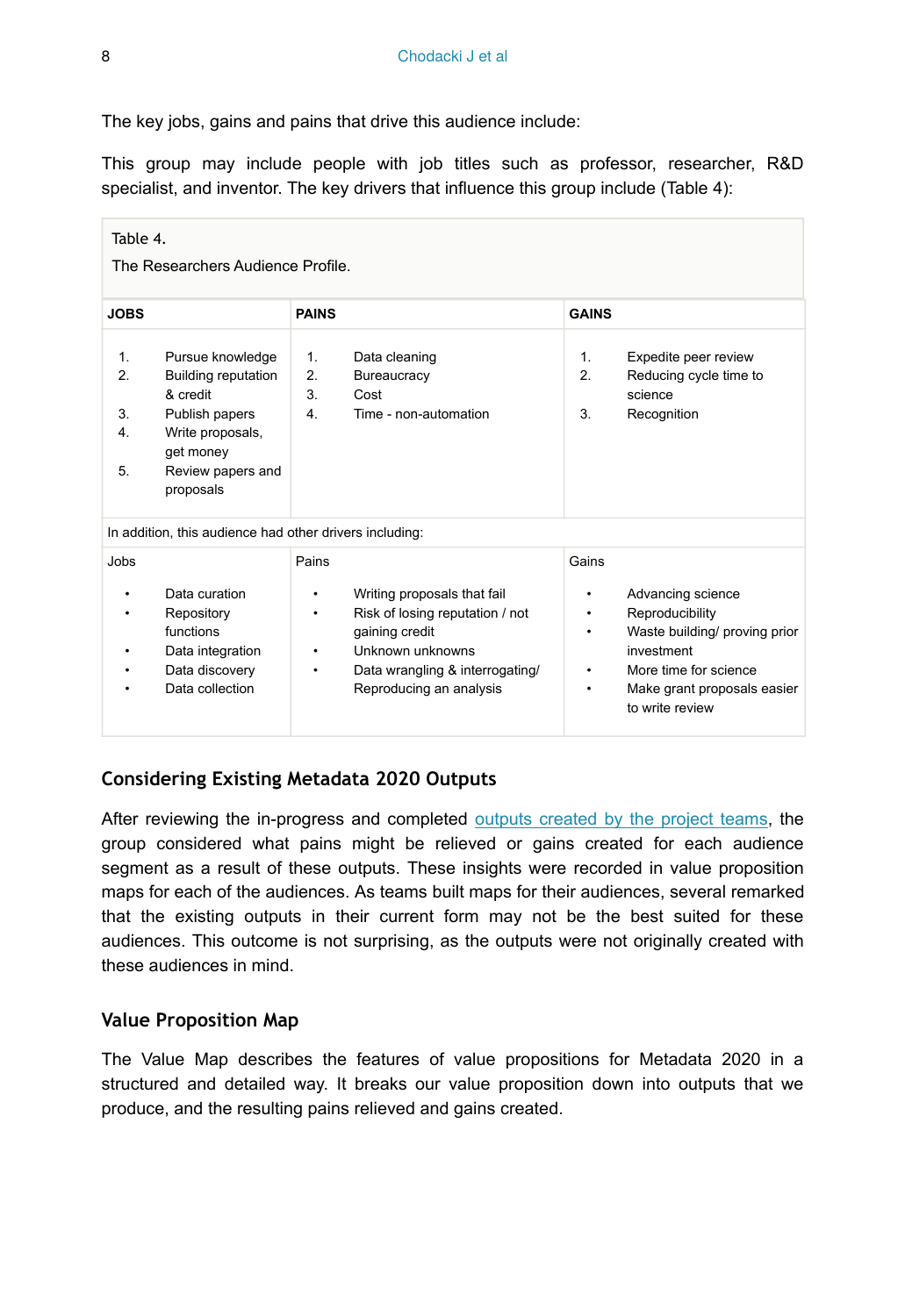- **PRODUCTS AND SERVICES** The list of all products and services (in our case, outputs) that the value proposition is built around.
- **PAIN RELIEVERS** describes how our outputs alleviate pains for our audience.
- **GAIN CREATORS** describe how our outputs create gains for our audience.

#### **Value Map for the Solution Builders Audience Segment**

(*See an image of this value map from the workshop: Suppl. material 5*)

The current outputs are moderately well suited for this audience segment as shown below. This team further suggested that the Flow Diagram output needs to be persona specific to maximize its use for this audience, and the metadata evaluation will need a summary. Workathon participants brainstormed the pains that might be relieved and the gains created for this audience, resulting in the table below (Table 5):

| Table 5.<br>Value Map for Solution Builders.                                                                                                                                                                                                                                                   |                                                                                                                                                                                                |  |  |  |  |
|------------------------------------------------------------------------------------------------------------------------------------------------------------------------------------------------------------------------------------------------------------------------------------------------|------------------------------------------------------------------------------------------------------------------------------------------------------------------------------------------------|--|--|--|--|
| <b>PAIN RELIEVERS</b>                                                                                                                                                                                                                                                                          | <b>GAIN CREATORS</b>                                                                                                                                                                           |  |  |  |  |
| Adds value<br>٠<br>Quantify business risk<br>٠<br>Understanding customer need<br>٠<br>Reputation<br>٠<br>Allows building flexibility<br>٠<br>Adds flesh to personas<br>٠<br>Allows development of strategic vision<br>٠<br>Adaptability<br>٠<br>Overcoming change<br>٠<br>Discoverability<br>٠ | Common language<br>٠<br>Aids with getting buy in<br>٠<br>Resource for design<br>٠<br>Interoperability<br>٠<br>Useful/ crucial in design<br>٠<br>Workflow<br>٠<br>Essential part of vision<br>٠ |  |  |  |  |

#### **Value Map for the Content Directors Audience Segment**

(*See an image of this value map from the workshop: Suppl. material 6*)

The current outputs are moderately well suited for this audience segment. Workathon participants brainstormed the pains that might be relieved and the gains created for this audience, resulting in the table below (Table 6):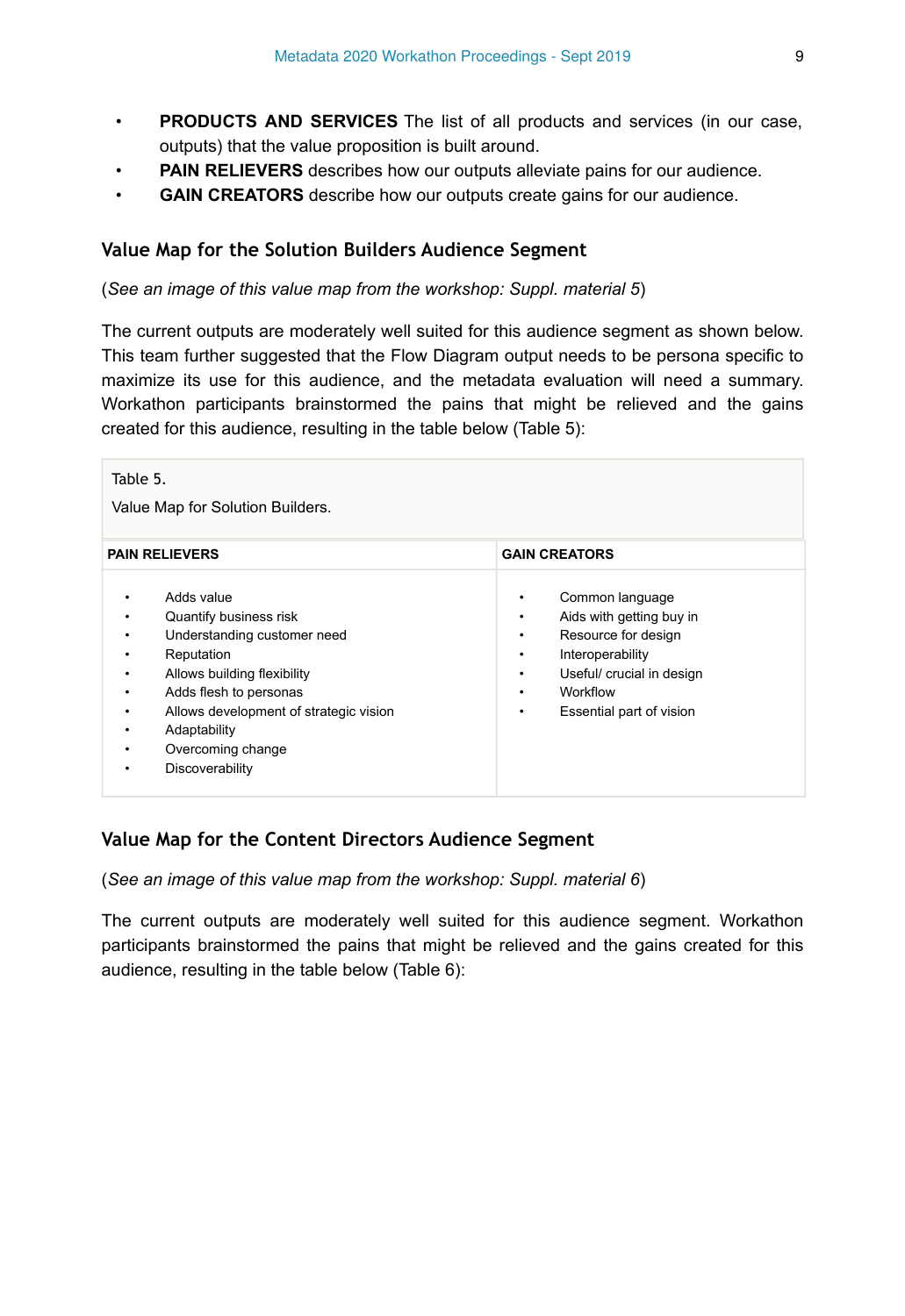| Table 6.<br>Value Map for Content Directors.                                                                                                                                                                                                                                                                                                                                                         |                                                                                                                                                                                                                                                                                                                                                            |  |  |  |  |
|------------------------------------------------------------------------------------------------------------------------------------------------------------------------------------------------------------------------------------------------------------------------------------------------------------------------------------------------------------------------------------------------------|------------------------------------------------------------------------------------------------------------------------------------------------------------------------------------------------------------------------------------------------------------------------------------------------------------------------------------------------------------|--|--|--|--|
| <b>PAIN RELIEVERS</b>                                                                                                                                                                                                                                                                                                                                                                                | <b>GAIN CREATORS</b>                                                                                                                                                                                                                                                                                                                                       |  |  |  |  |
| Best practices need community-specific best<br>٠<br>practices for my area **<br>Glossary tool is useful to understand the<br>٠<br>"techies"<br>Metadata principles<br>help them explain why people need to<br>$\circ$<br>fill out forms/ fields<br>Help explain/ discuss topics with<br>$\circ$<br>society publications committees<br>Need explanation of why metadata is<br>$\circ$<br>important ** | Schemas index<br>٠<br>Help quide metadata experts about relevance<br>٠<br>to subject matter<br>Help improve MSS submission systems<br>٠<br>Best practices help improve author guidelines<br>٠<br>Existing best practices serve a a potential cost<br>٠<br>saver<br>If they see value for journals, help make case<br>٠<br>for budget/ development expenses |  |  |  |  |

\*\* Recommended extensions to the current outputs for this audience.

### **Value Map for the Policy/ Society Influencers Audience Segment**

(*See an image of this value map from the workshop: Suppl. material 7*)

The current outputs are moderately well suited for this audience segment. Workathon participants brainstormed the pains that might be relieved and the gains created for this audience, resulting in the table below (Table 7):

| Table 7.<br>Value Map for Policy/ Society Influencers.                                             |                                                                                                                                                                                                 |  |  |  |
|----------------------------------------------------------------------------------------------------|-------------------------------------------------------------------------------------------------------------------------------------------------------------------------------------------------|--|--|--|
| <b>PAIN RELIEVERS</b>                                                                              | <b>GAIN CREATORS</b>                                                                                                                                                                            |  |  |  |
| Demystify the "metadata" space (as a result of the<br>٠<br>glossary, survey, and literature review | Useful as a metadata starter kit for<br>٠<br>funders<br>Better clarity in the problem statement<br>$\bullet$<br>would be helpful for this audience **<br>Need examples and proof points **<br>٠ |  |  |  |

\*\* Recommended extensions to the current outputs for this audience.

#### **Value Map for the Researchers Audience Segment**

(*See an image of this value map from the workshop: Suppl. material 8*)

The current outputs are moderately well suited for this audience segment. Workathon participants brainstormed the pains that might be relieved and the gains created for this audience, resulting in the table below (Table 8):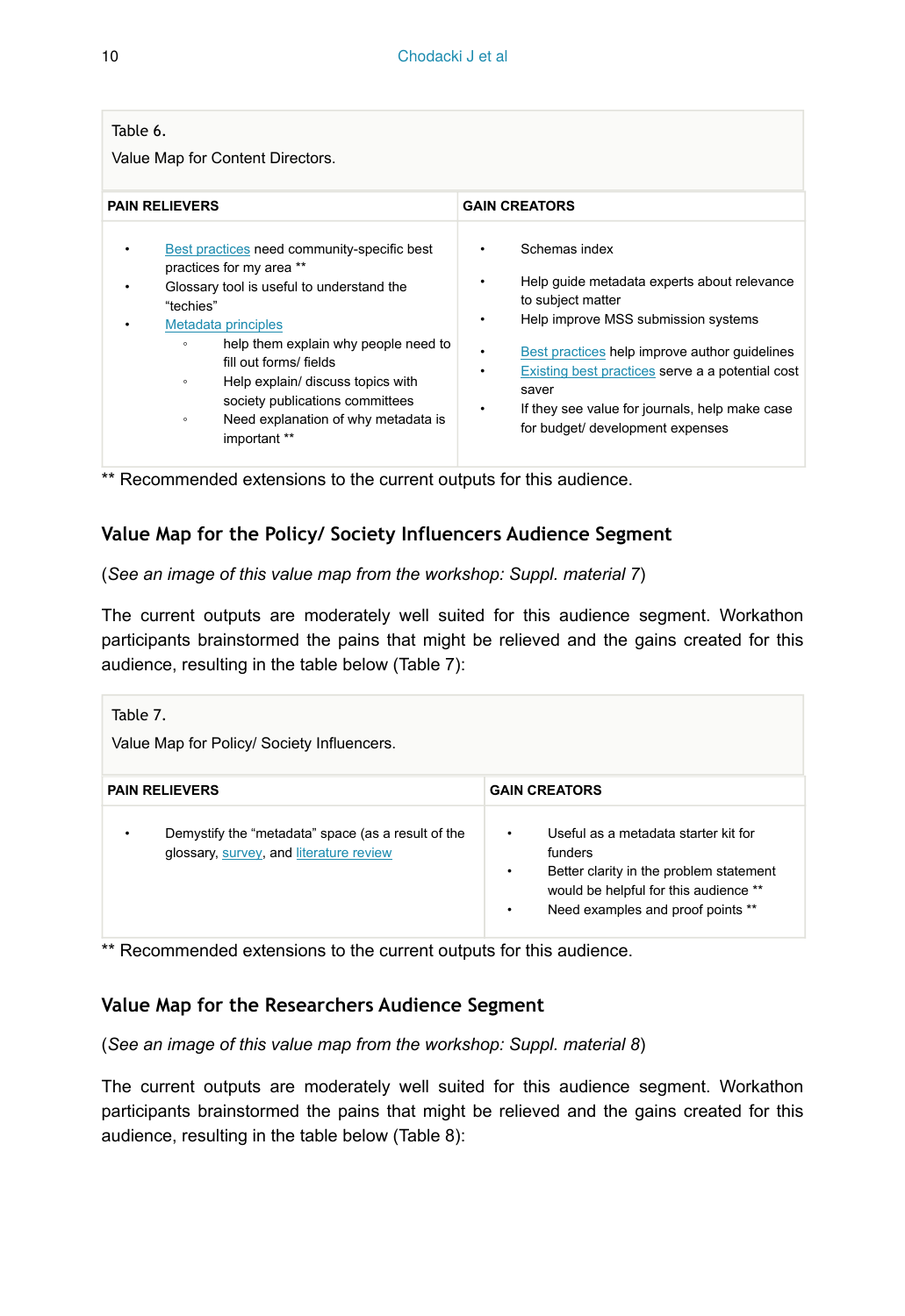| Table 8.<br>Value Map for Researchers.                                                    |                                                                                                                                        |  |  |  |
|-------------------------------------------------------------------------------------------|----------------------------------------------------------------------------------------------------------------------------------------|--|--|--|
| <b>PAIN RELIEVERS</b>                                                                     | <b>GAIN CREATORS</b>                                                                                                                   |  |  |  |
| Can serve as a basis for<br>٠<br>training<br>Evaluation adds value by<br>٠<br>saving time | High quality metadata increases trust in data<br>٠<br>Increases awareness as a result of the Schemas Index and B<br>٠<br>est Practices |  |  |  |

#### **Prototyping Prospective Culminating Outputs**

The group brainstormed prospective culminating outputs that would directly address the jobs, pains and gains of the audiences. Each value proposition is evaluated via an "Idea Scorecard", that is designed to provide insight about the feasibility, potential impact and alignment of the idea to the stated goals. More details of the evaluation methodology can be found in the endnotes\*2.

#### **Advocacy Campaign: Score 26.6**

**Our advocacy campaign helps funders/ influencers who want to save the world by ensuring they understand open research infrastructure and can fund more, better, and faster research.**

This solution aims to create a ripple effect of organizations that think globally while acting locally. It uses expert opinions, articles, examples and 'celebrity' endorsements to demystify the "metadata" space and its benefits, thereby building trust and increasing research impact and reach (Fig. 2).



Figure 2. doi Culminating Output: Advocacy Campaign.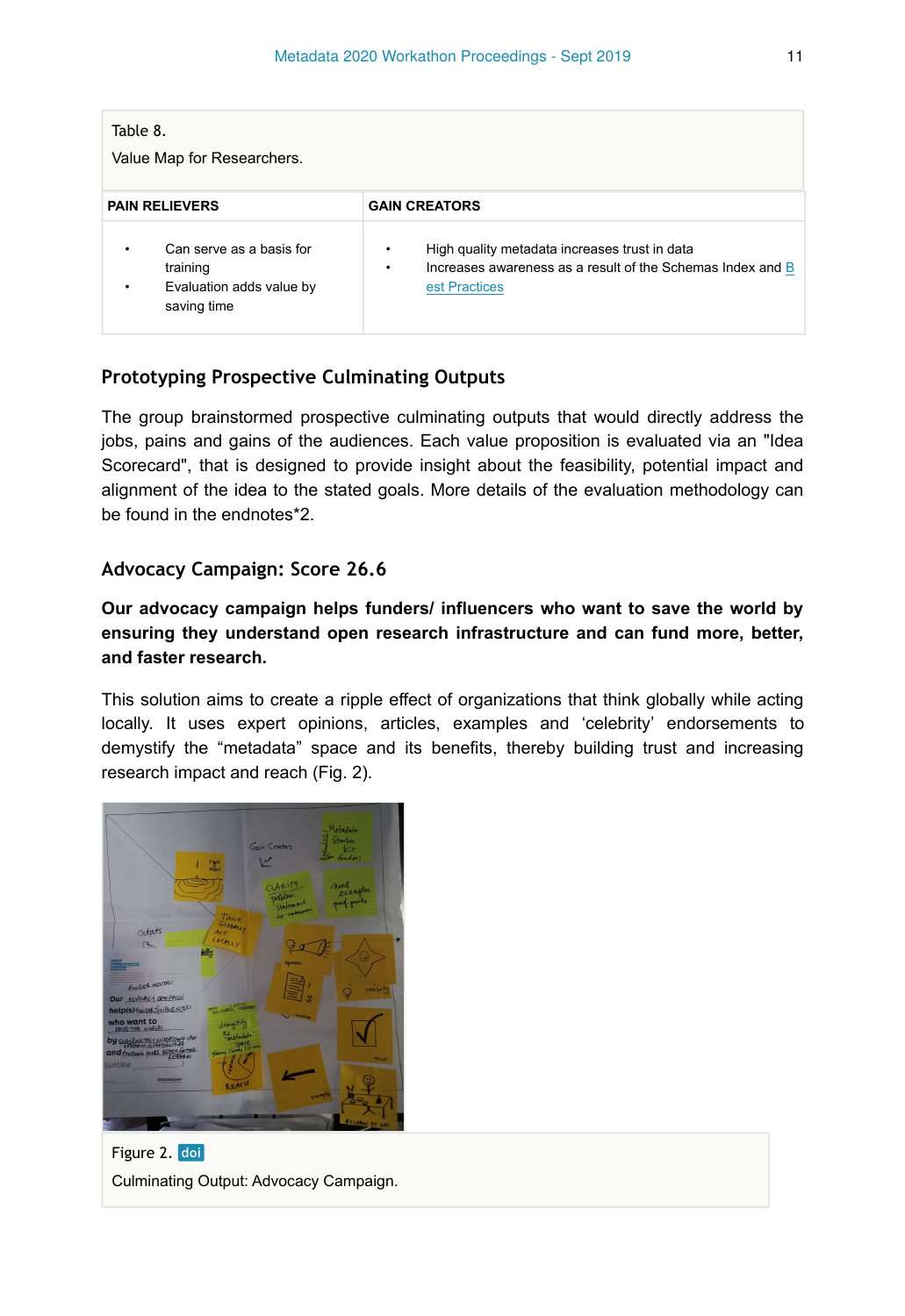#### **IDEA SCORECARD** (Table 9).

| Table 9.<br>Idea Scorecard: Advocacy Campaign (score 26.6/30).              |      |  |  |  |
|-----------------------------------------------------------------------------|------|--|--|--|
| How well does this output do the following?<br>Score                        |      |  |  |  |
| 1. Have a sustainable model                                                 | 2.4  |  |  |  |
| 2. FOCUS: important jobs, extreme pains, & essential gains?                 | 3.0  |  |  |  |
| 3. FOCUS: unsatisfied jobs, unresolved pains, & unrealized gains?           | 3.0  |  |  |  |
| 4. Have few pain relievers and gain creators but does those extremely well? | 2.5  |  |  |  |
| 5. Address functional, emotional and social jobs?                           | 2.4  |  |  |  |
| 6. Align w/target audience measures of success?                             | 2.8  |  |  |  |
| 7. Focus on high-impact, jobs, pains or gains?                              | 2.8  |  |  |  |
| 8. Have meaningful differentiation from other solutions?                    | 3.0  |  |  |  |
| 9. Outperform other solutions?                                              | 1.8  |  |  |  |
| 10. Is it difficult to copy?                                                | 2.9  |  |  |  |
|                                                                             | 26.6 |  |  |  |

### **Portfolio of Experiments: Score 25.4**

**Our portfolio of experiments is designed to help product developers & solution builders establish shared principles of good metadata design in their organization. It will provide sample experiements that can enhance discoverability through better metadata. These suggestions aim to reduce business risk and increase profits and customer satisfaction.**



Figure 3. doi Culminating Output: Pilot/ Portfolio of Experiments.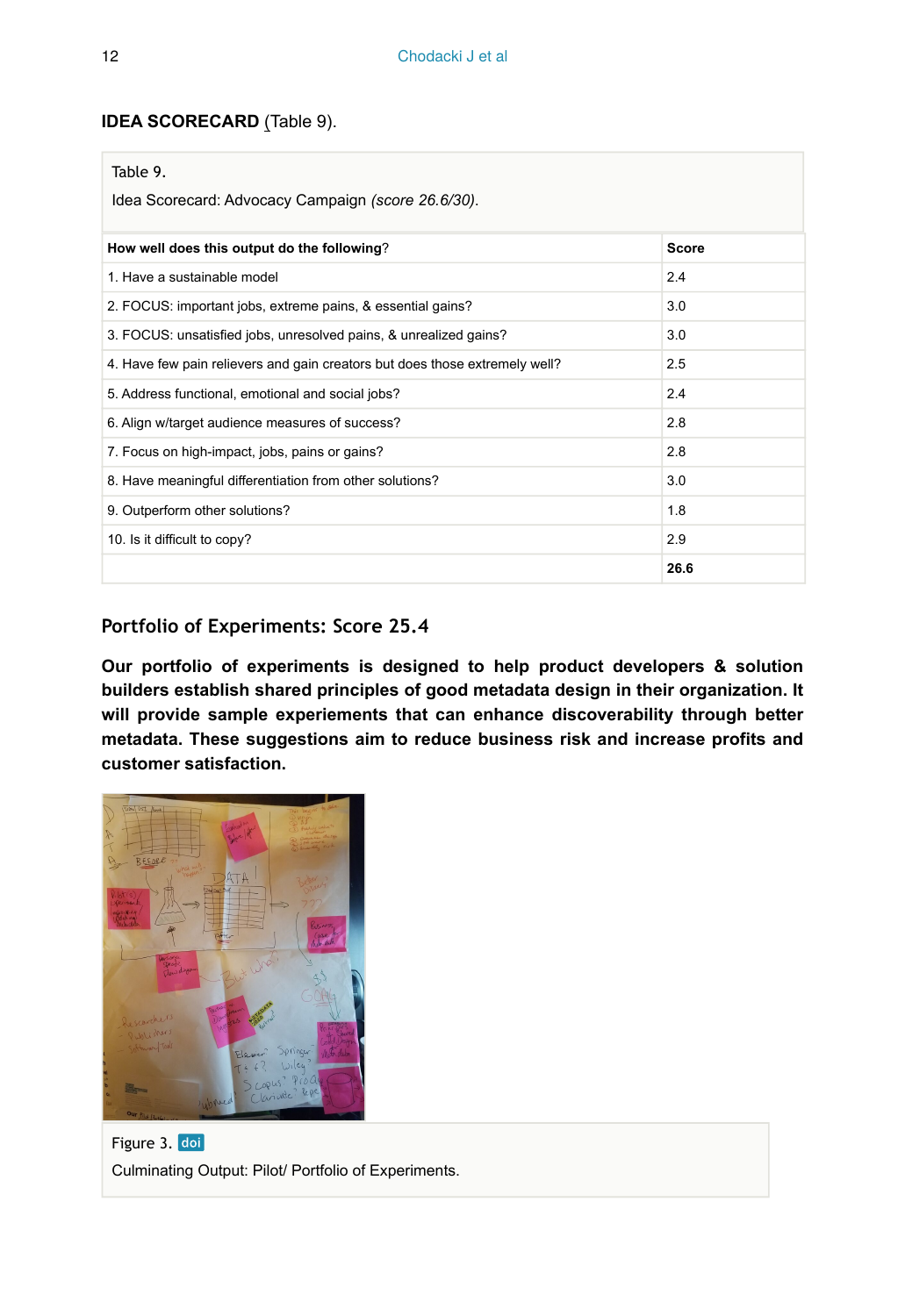This solution provides a data engine with a collection of experiments where one learn how how metadata is used and rmanipulated. Relying on persona-specific flow diagrams, this information provides evidence to be used in business cases, featuring a set of principles of shared good design for metadata (Fig. 3).

#### **IDEA SCORECARD** (Table 10).

| Table 10.<br>Idea Scorecard: Pilot/ Portfolio of Experiments (score 25.4/30). |              |  |  |  |
|-------------------------------------------------------------------------------|--------------|--|--|--|
| How well does this output do the following?                                   | <b>Score</b> |  |  |  |
| 1. Have a sustainable model                                                   | 2.3          |  |  |  |
| 2. FOCUS: important jobs, extreme pains, & essential gains?                   | 2.9          |  |  |  |
| 3. FOCUS: unsatisfied jobs, unresolved pains, & unrealized gains?             | 3.0          |  |  |  |
| 4. Have few pain relievers and gain creators but does those extremely well?   | 2.4          |  |  |  |
| 5. Address functional, emotional and social jobs?                             | 2.6          |  |  |  |
| 6. Align w/target audience measures of success?                               | 2.3          |  |  |  |
| 7. Focus on high-impact, jobs, pains or gains?                                | 2.3          |  |  |  |
| 8. Have meaningful differentiation from other solutions?                      | 2.8          |  |  |  |
| 9. Outperform other solutions?                                                | 2.5          |  |  |  |
| 2.3<br>10. Is it difficult to copy?                                           |              |  |  |  |
|                                                                               | 25.4         |  |  |  |

### **Collaboration with CEASESE/ : Score 25.2EASE**

### **Our collaboration with CSE/ EASE helps content directors who want to improve all aspects of their job by decreasing stagnation and increasing community recognition of metadata importance.**

This solution aims to create a collaboration with organizations such as Society for Scholarly Publishers (SSP), Council of Science Editors (CSE), Committee on Publication Ethics (COPE), European Association of Science Editors (EASE), and International Society of Managing and Technical Editors (ISMTE) for the purposes of creating joint recommendations, increased awareness leading to increased action (Fig. 4).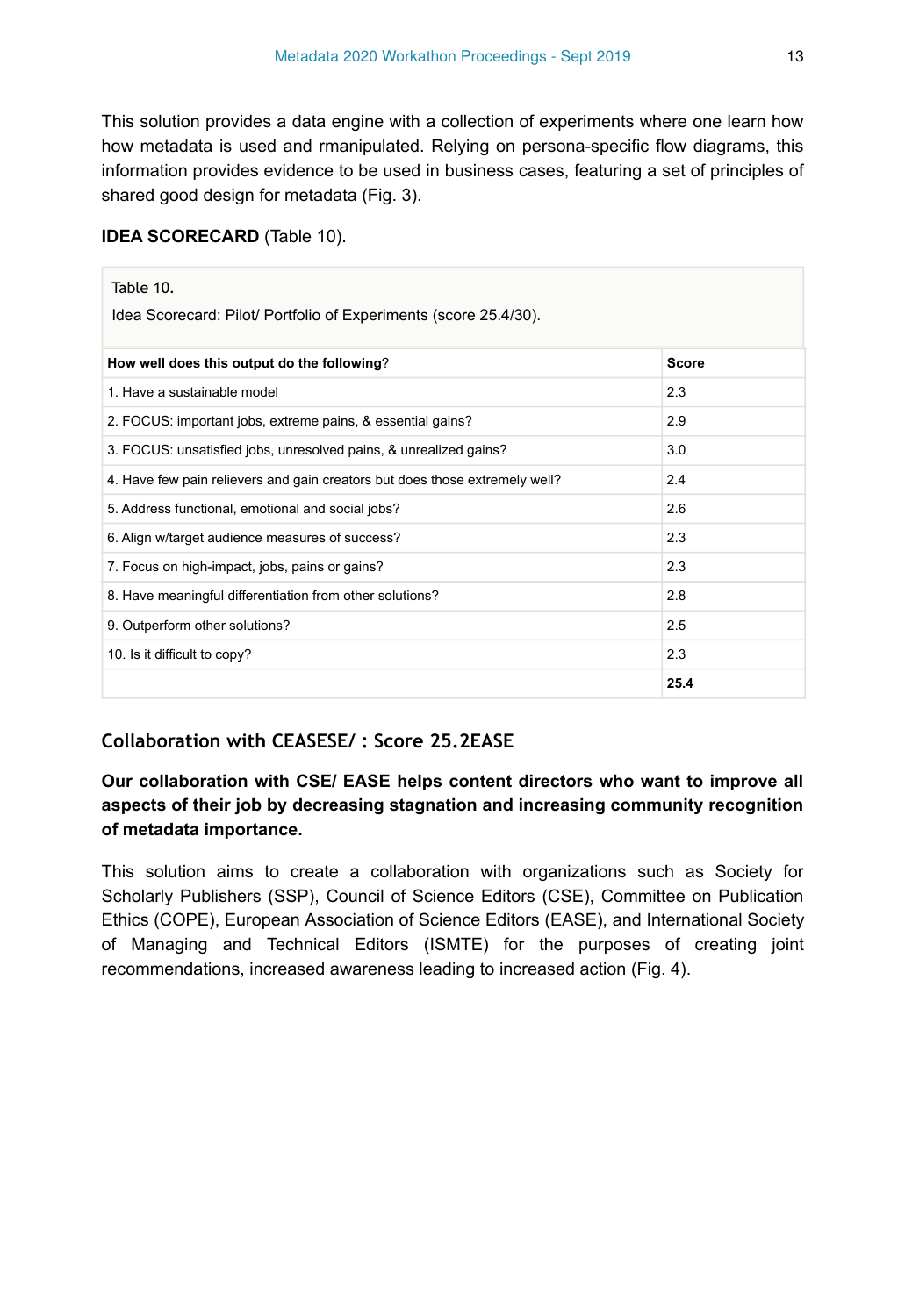

#### Figure 4. doi

Culminating Output: Collaboration with CSE/EASE.

### **IDEA SCORECARD** (Table 11).

| Table 11.<br>Idea Scorecard: Collaboration with CSE/ EASE (score 25.2/30).  |      |  |  |  |
|-----------------------------------------------------------------------------|------|--|--|--|
| How well does this output do the following?<br><b>Score</b>                 |      |  |  |  |
| 1. Have a sustainable model                                                 | 2.2  |  |  |  |
| 2. FOCUS: important jobs, extreme pains, & essential gains?                 | 3.0  |  |  |  |
| 3. FOCUS: unsatisfied jobs, unresolved pains, & unrealized gains?           | 2.4  |  |  |  |
| 4. Have few pain relievers and gain creators but does those extremely well? | 2.6  |  |  |  |
| 5. Address functional, emotional and social jobs?                           | 2.5  |  |  |  |
| 6. Align w/target audience measures of success?                             | 2.5  |  |  |  |
| 7. Focus on high-impact, jobs, pains or gains?                              | 2.5  |  |  |  |
| 8. Have meaningful differentiation from other solutions?                    | 2.0  |  |  |  |
| 9. Outperform other solutions?                                              | 2.8  |  |  |  |
| 10. Is it difficult to copy?                                                | 2.7  |  |  |  |
|                                                                             | 25.2 |  |  |  |

#### **Data Warehouse: Score 24.6**

**THE (total -> huge -> encompassing) data warehouse helps scientists who want to know the unknowns by capturing all relevant records and reducing waste and increasing discovery.**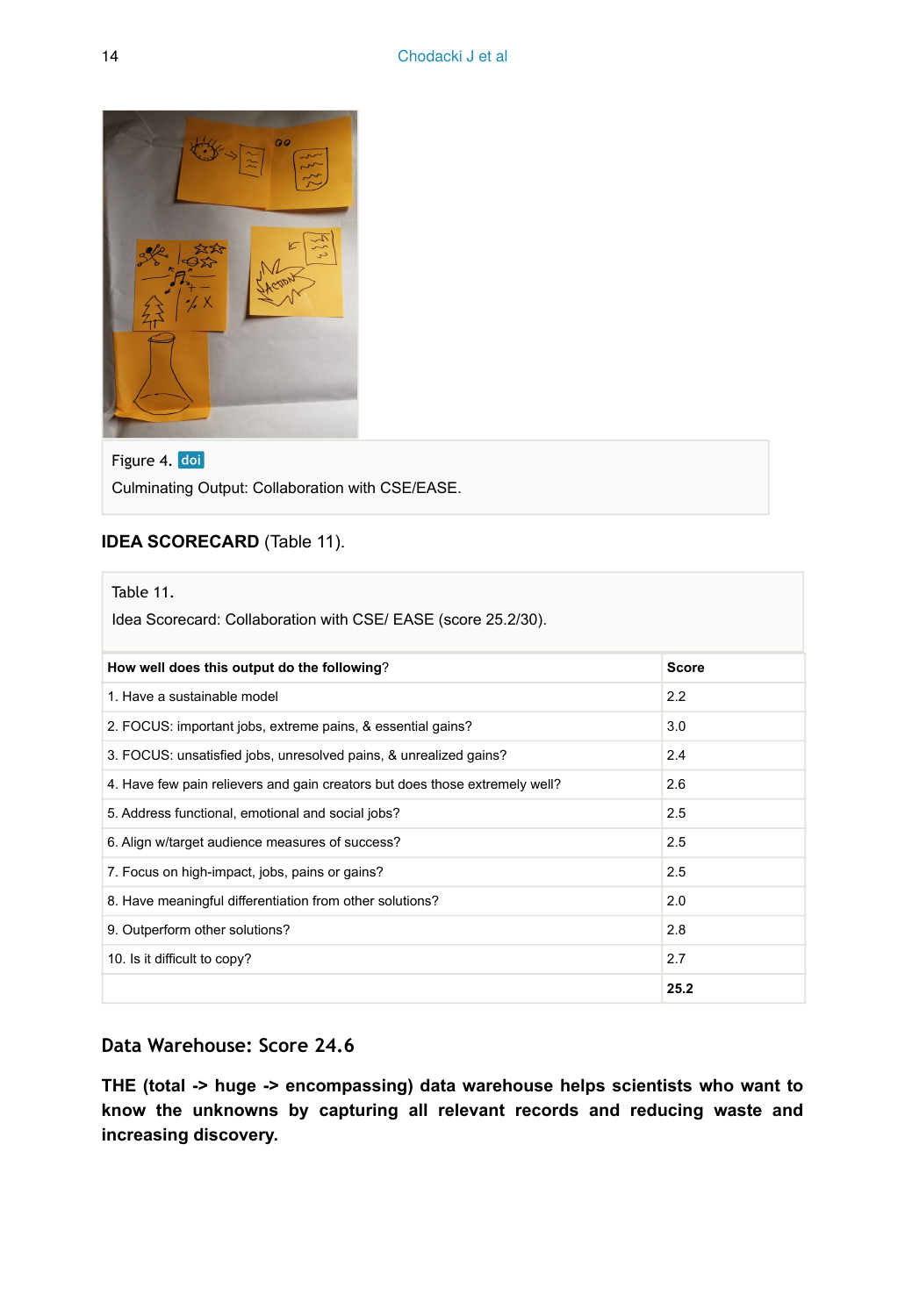This solution aims to centralize (the metadata) resources for scientists to enable a single interface/ search engine for finding and using resources. It advocates for a fresh start to replace legacy systems (perhaps developed by an organization like Google), and emphasize indexing of information around a broader goal such as the UN Sustainability Development Goals (Fig. 5).



#### Figure 5. doi

Culminating Output: Data Warehouse.

#### **IDEA SCORECARD** (Table 12).

| Table 12.<br>Idea Scorecard: Data Warehouse (score 24.6/30).                |              |  |
|-----------------------------------------------------------------------------|--------------|--|
| How well does this output do the following?                                 | <b>Score</b> |  |
| 1. Have a sustainable model                                                 | 1.8          |  |
| 2. FOCUS: important jobs, extreme pains, & essential gains?                 | 2.8          |  |
| 3. FOCUS: unsatisfied jobs, unresolved pains, & unrealized gains?           | 2.6          |  |
| 4. Have few pain relievers and gain creators but does those extremely well? | 2.6          |  |
| 5. Address functional, emotional and social jobs?                           | 2.4          |  |
| 6. Align w/target audience measures of success?                             | 2.1          |  |
| 7. Focus on high-impact, jobs, pains or gains?                              | 2.4          |  |
| 8. Have meaningful differentiation from other solutions?                    | 2.3          |  |
| 9. Outperform other solutions?                                              | 2.6          |  |
| 10. Is it difficult to copy?                                                | 3.0          |  |
|                                                                             | 24.6         |  |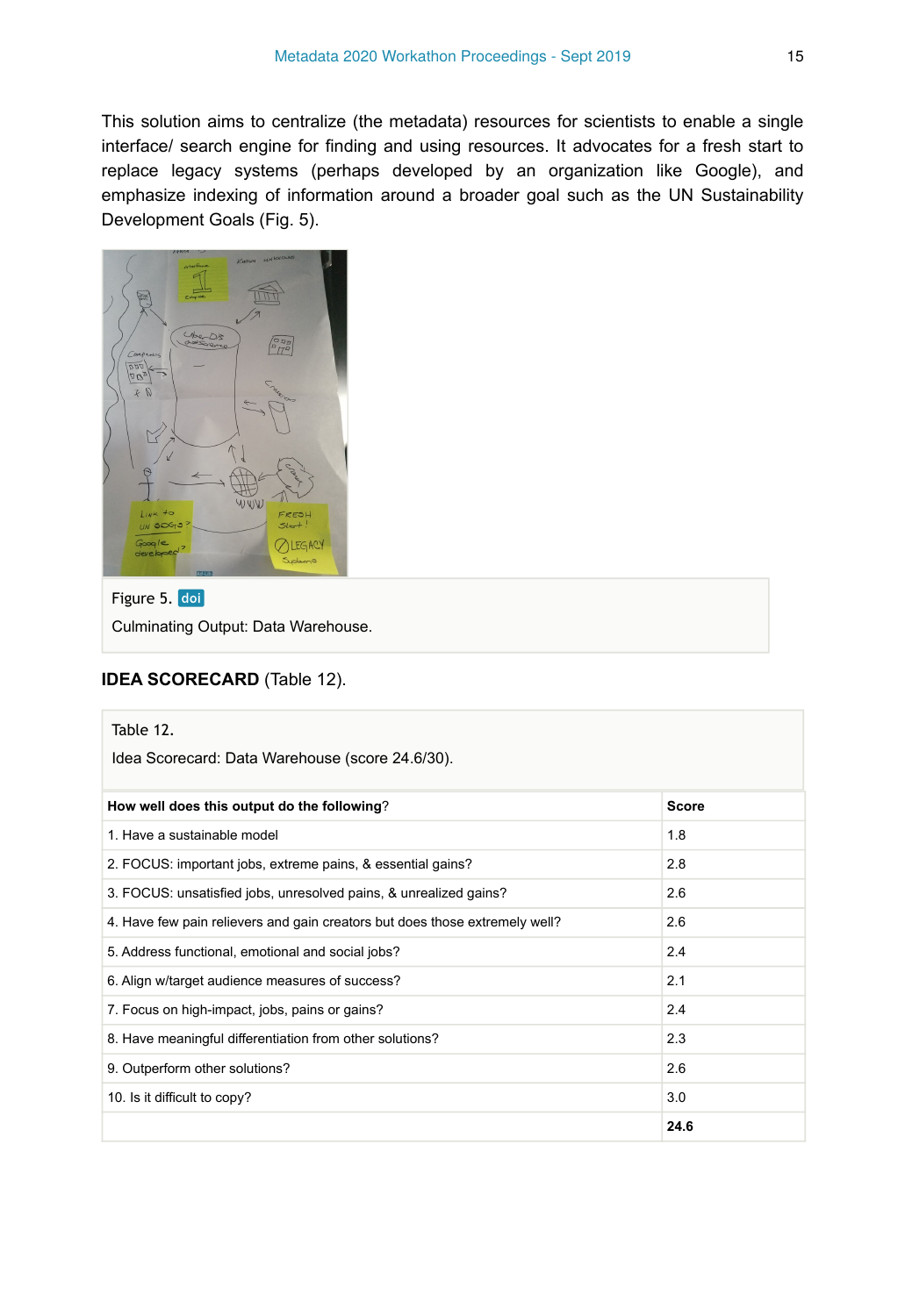#### **Education Materials: Score 21.8**

**Our package of education materials help editors and publishers who want to increase citations, improve discovery of content, and be more efficient by providing evidence for investment and increasing discoverability and reputation unlike spending money on Search Engine Optimization (SEO).**

This solution uses an education solution to make the business case for investment by providing evidence of the expected benefits and outcomes (Fig. 6).



Figure 6. doi Culminating Output: Education Materials.

#### **IDEA SCORECARD** (Table 13).

| Table 13.                                                                   |              |  |
|-----------------------------------------------------------------------------|--------------|--|
| Idea Scorecard: Education Materials (Score 21.8/30)                         |              |  |
| How well does this output do the following?                                 | <b>Score</b> |  |
| 1. Have a sustainable model                                                 | 1.7          |  |
| 2. FOCUS: important jobs, extreme pains, & essential gains?                 | 2.3          |  |
| 3. FOCUS: unsatisfied jobs, unresolved pains, & unrealized gains?           | 2.0          |  |
| 4. Have few pain relievers and gain creators but does those extremely well? | 1.8          |  |
| 5. Address functional, emotional and social jobs?                           | 2.0          |  |
| 6. Align w/target audience measures of success?                             | 2.2          |  |
| 7. Focus on high-impact, jobs, pains or gains?                              | 2.5          |  |
| 8. Have meaningful differentiation from other solutions?                    | 2.5          |  |
| 9. Outperform other solutions?                                              | 2.9          |  |
| 10. Is it difficult to copy?                                                | 1.9          |  |
|                                                                             | 21.8         |  |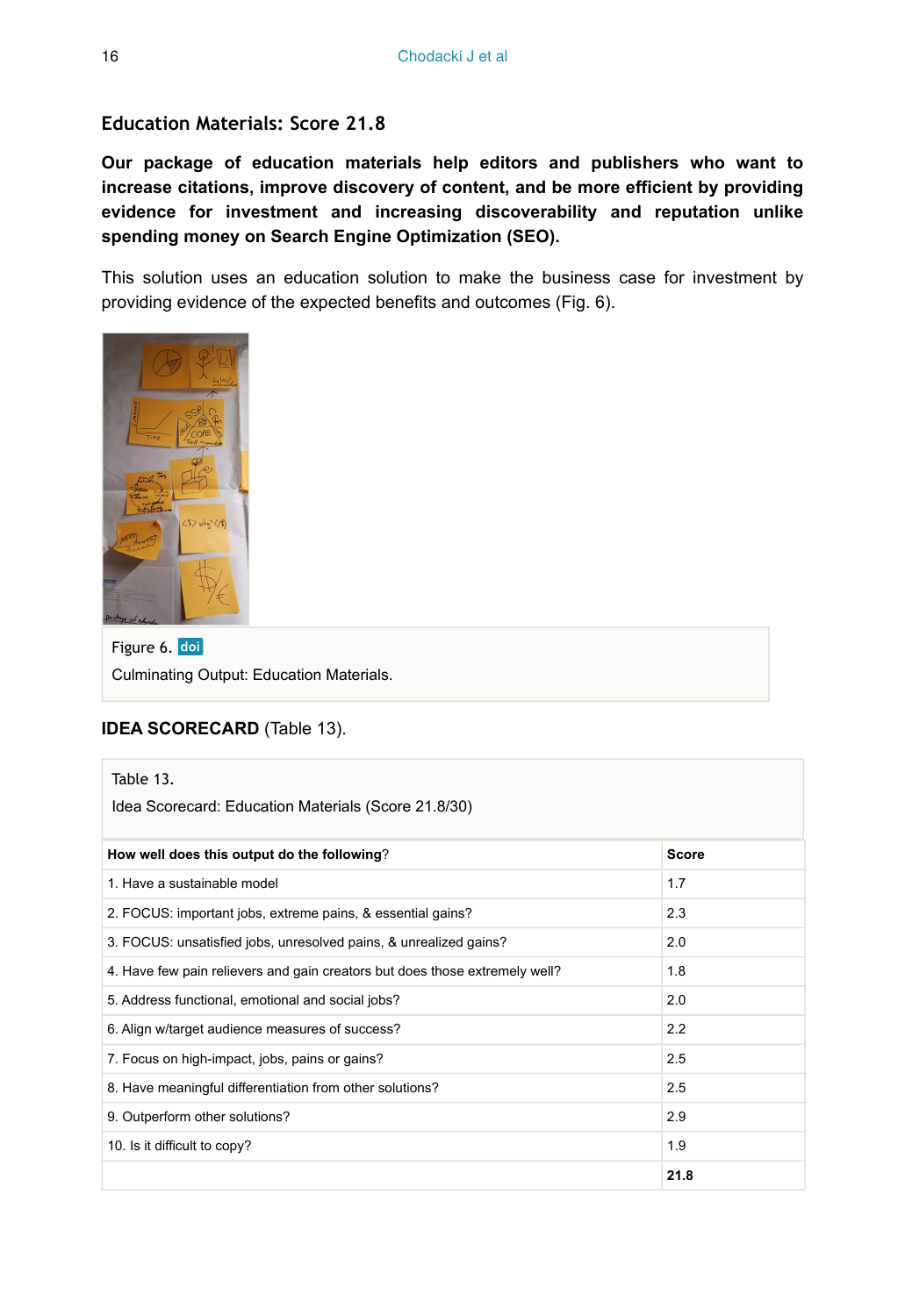#### **Online resource: Score 19.9**

**Our online resource helps gatekeepers who want to influence and educate with strong tools & evidence that stimulates action, which in turn leads to richer metadata.**

This solution is a dynamic and organic platform that continually reinforces the metadata value proposition by providing resources, case studies, and powerpoint slides for training. Paired with a strong awareness campaign, the platform encourages contributions through community sourcing that further strengthen its value (Fig. 7).



Figure 7. doi Culminating Output: Online Resource.

#### **IDEA SCORECARD** (Table 14).

| Table 14.                                                                   |       |  |
|-----------------------------------------------------------------------------|-------|--|
| Idea Scorecard: Online Resource (Score 19.9/30).                            |       |  |
|                                                                             |       |  |
| How well does this output do the following?                                 | Score |  |
| 1. Have a sustainable model                                                 | 2.0   |  |
| 2. FOCUS: important jobs, extreme pains, & essential gains?                 | 2.0   |  |
| 3. FOCUS: unsatisfied jobs, unresolved pains, & unrealized gains?           | 3.0   |  |
| 4. Have few pain relievers and gain creators but does those extremely well? | 2.1   |  |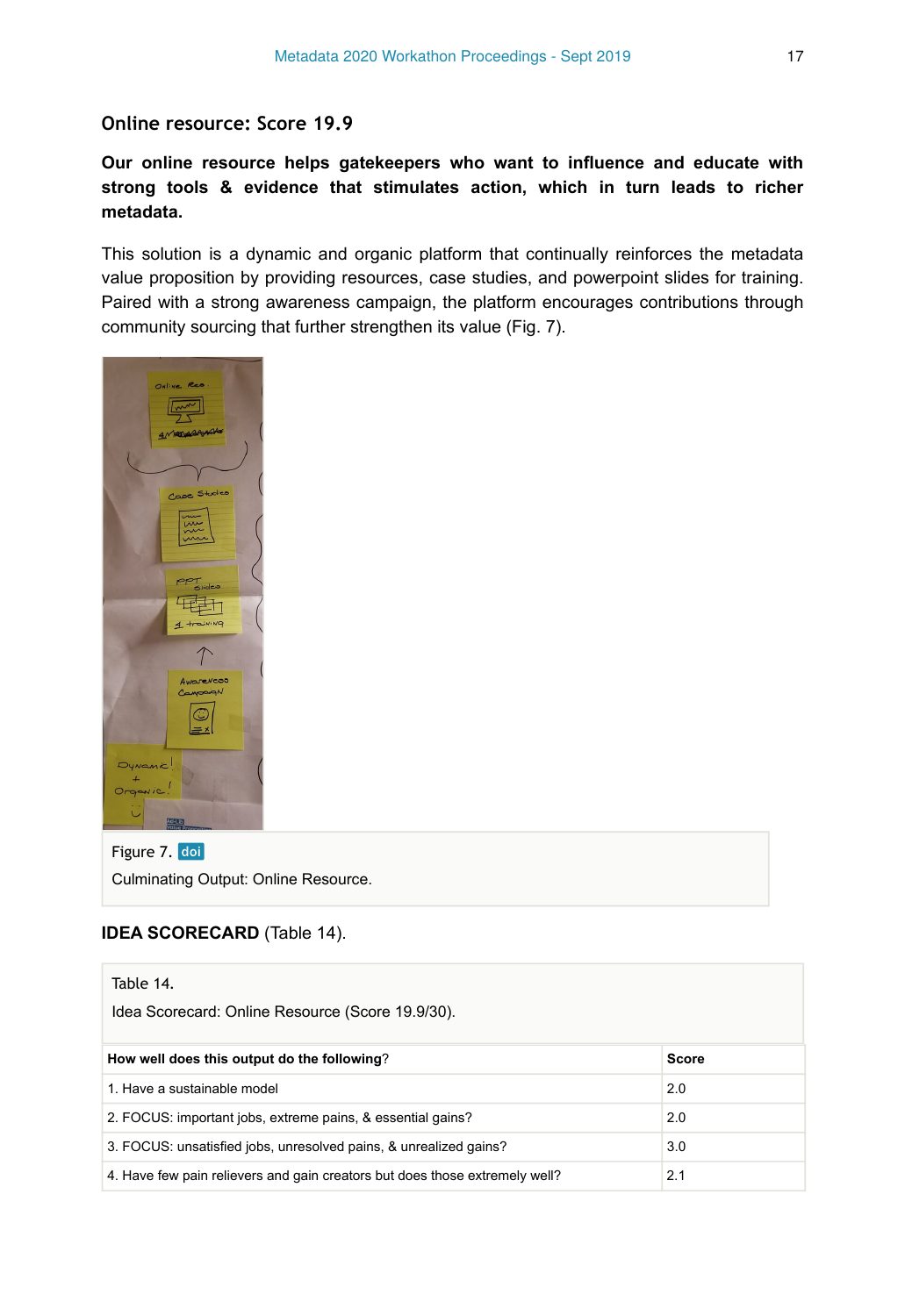| 5. Address functional, emotional and social jobs?        | 1.8  |
|----------------------------------------------------------|------|
| 6. Align w/target audience measures of success?          | 1.7  |
| 7. Focus on high-impact, jobs, pains or gains?           | 2.0  |
| 8. Have meaningful differentiation from other solutions? | 1.7  |
| 9. Outperform other solutions?                           | 2.0  |
| 10. Is it difficult to copy?                             | 1.6  |
|                                                          | 19.9 |

## **Concluding Thoughts**

The group talked a bit about next steps and for the proposed outputs, what exactly should be done directly by those involved with Metadata 2020 vs collaboration with and encouragement of other institutions and projects to act on these ideas. In cases where partnership is preferable, which institutions would be in the best position to effectively act on these ideas. In addition, some of these ideas may be combined with, or support each other in their implementation.

The group agreed that, regardless of other activities, an advocacy campaign would be a worthwhile activity for direct involvement by the Metadata 2020 participants. Experiments could be the "fuel" for the stories that would be told. In addition, the stories from the advocacy work could be used to inform the experiments. Some of these stories were collected during the first 6 months of Metadata 2020's work. They could be combined with hard metrics to create urgency and bring greater attention to their lessons. This work would also reaffirm our mission as we connect to these audience segments.

A key next step will be to flesh out these ideas further, and to create a charter / team charge for moving this work further within the next year.

### **References**

• Osterwalder A, Pigneur Y, Bernarda G, Smith A (2014) Value proposition design. 1. Wiley, Hoboken, NJ, 320 pp. [ISBN 978-1118968055]

## **Supplementary materials**

### **Suppl. material 1: The Solution Builders Audience Profile**

**Authors:** *Sarah Stacey, Michelle Urberg* **Data type:** image **Brief description:** A photo of the audience profile for Solution Builders as constructed during the workathon meeting. [Download file](https://arpha.pensoft.net/getfile.php?filename=oo_371115.jpg) (4.39 MB)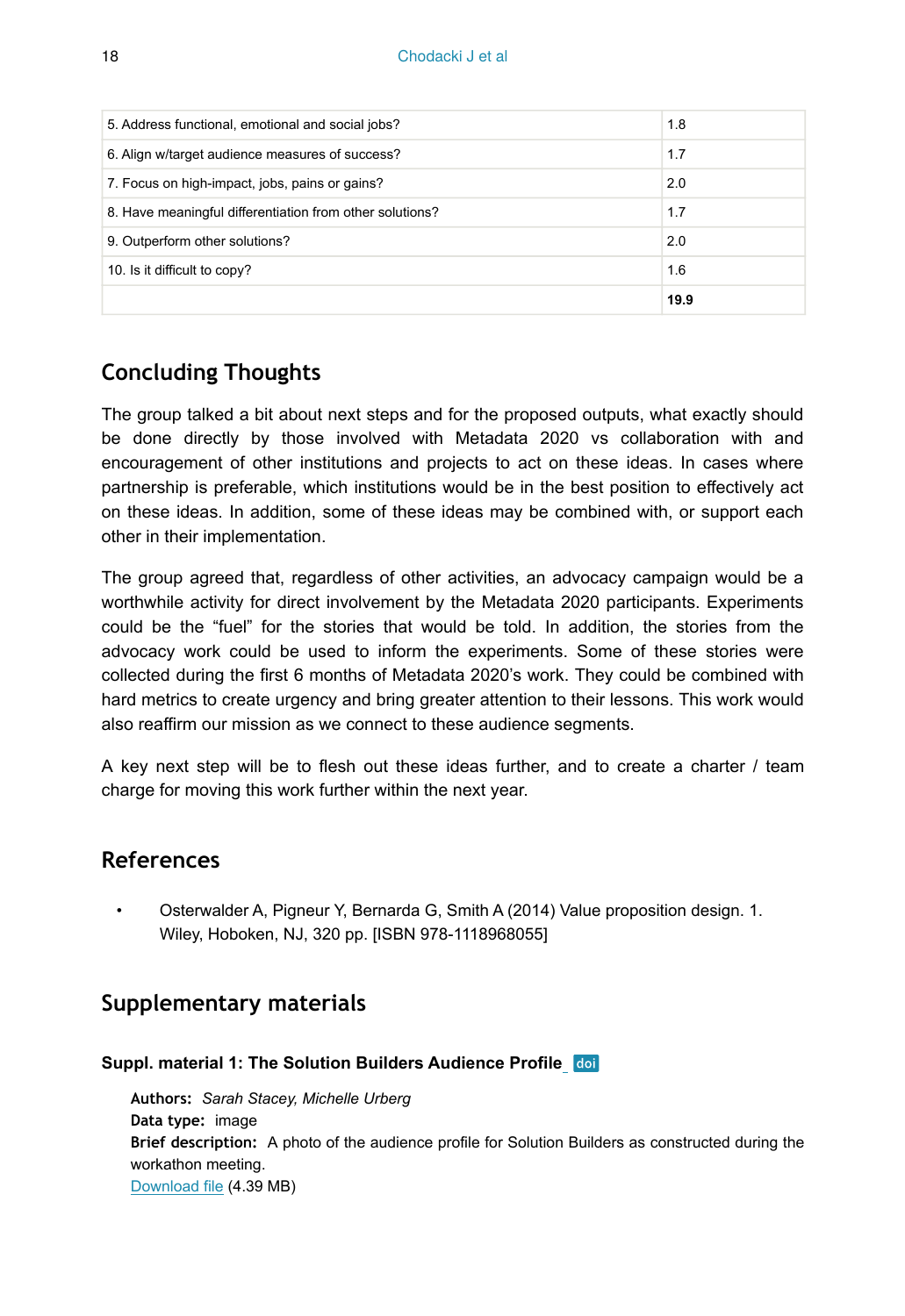#### **Suppl. material 2: The Content Directors Audience Profile**

**Authors:** *Ed Pentz, Juliane Schneider, Howard Ratner* **Data type:** image **Brief description:** A photo of the audience profile for Content Directors as constructed during the workathon meeting. [Download file](https://arpha.pensoft.net/getfile.php?filename=oo_371112.jpg) (4.81 MB)

#### **Suppl. material 3: The Policy/ Society Influencers Audience Profile**

**Authors:** *Ginny Hendricks, John Chodacki, Alice Meadows* **Data type:** image **Brief description:** A photo of the audience profile for policy/ society influencers as constructed during the workathon meeting. [Download file](https://arpha.pensoft.net/getfile.php?filename=oo_372495.jpg) (4.54 MB)

#### **Suppl. material 4: The Researcher Audience Profile**

**Authors:** *Kathryn Kaiser, Ted Habermann, Paula Reeves* **Data type:** image **Brief description:** A photo of the audience profile for researchers as constructed during the workathon meeting. [Download file](https://arpha.pensoft.net/getfile.php?filename=oo_372496.jpg) (4.53 MB)

#### **Suppl. material 5: Value Map for Solution Builders**

**Authors:** *Sarah Stacey, Michelle Urberg* **Data type:** image **Brief description:** A photo of the value map for solution builders as constructed during the workathon meeting. [Download file](https://arpha.pensoft.net/getfile.php?filename=oo_372497.jpg) (5.13 MB)

#### **Suppl. material 6: Value Map for Content Directors**

**Authors:** *Juliane Schneider, Howard Ratner* **Data type:** image **Brief description:** A photo of the value map for content directors as constructed during the workathon meeting. [Download file](https://arpha.pensoft.net/getfile.php?filename=oo_372498.jpg) (4.91 MB)

#### **Suppl. material 7: Value Map for Policy/ Society Influencers**

**Authors:** *Ginny Hendricks, John Chodacki, Jennifer Kemp* **Data type:** image **Brief description:** A photo of the value map for policy/ society influencers as constructed during the workathon meeting. [Download file](https://arpha.pensoft.net/getfile.php?filename=oo_372499.jpg) (4.50 MB)

#### **Suppl. material 8: Value Map for Researchers**

**Authors:** *Kathryn Kaiser, Ted Habermann, Paula Reeves*